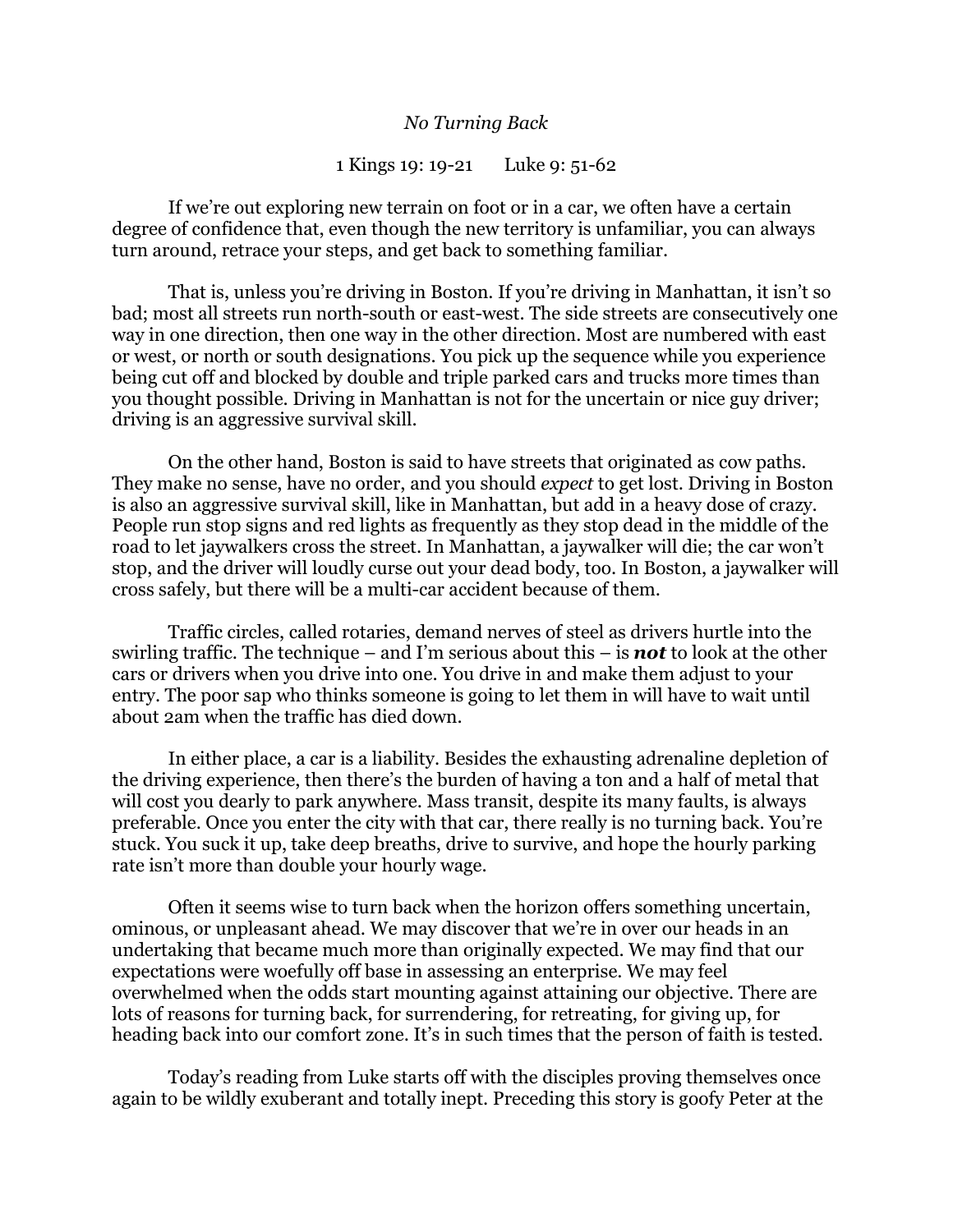Transfiguration being utterly confused and clueless, the disciples unable to exorcise a demon, followed by an argument over which disciple is the greatest, among other stellar performances by Jesus' closest companions. In our reading, Jesus and his disciples are refused welcome at a Samaritan village. James and John ask Jesus if they should call down fire from heaven upon the village. Here they echo Elijah who did call down fire on a village, but neither is Elijah.

These nincompoops have a track record; they couldn't call down a taxi much less call fire down from heaven, and Jesus knows this. Jesus was probably caught between shock and awe and *couldn't* talk; **shock** at their arrogant stupidity and **awe** at their incredible lack of understanding of the mission. In any case, Jesus was appalled at them … again! The text simply says that Jesus rebuked them and they moved on.

The story continues as potential disciples come by asking to share the journey to Jerusalem. One man comes up and says he'll follow Jesus wherever he goes. Jesus reminds him that he will be giving up his earthly home to accompany Jesus; *Foxes have holes and birds … have nests, but the Son of Man has no place to lay his head*. In essence, Jesus asks him, *Will you give up everything?* No answer.

For the next, Jesus tells the man, *Follow me.* Quick thinker, the man wants to go and bury his father first, a very sacred duty among Jews. The next man wants to say good-bye to his family, echoing Elisha's reply to Elijah when he was called. Elijah allowed it, but not Jesus. These failed recruits cause Jesus to say, *No one who puts his hand to the plow and looks back is fit for service in the kingdom of God*.

This may sound harsh, but the practicality is unavoidable. If you're plowing a row, there is no meaningful way to go besides forward. Once you start, you better be ready to go the whole way. And the whole way means a complete and thorough commitment. Half-hearted, half-baked and half-measured isn't going to cut it.

In the Old Testament reading, we find the prophet Elijah fulfilling one of God's instruction to him on the mountain. Besides telling Elijah to go back the way he came, the prophet was to select and begin grooming his successor, Elisha.

Elijah finds him, and what is Elisha doing? He's plowing a field. (Here are one of several allusions between Elijah's story and Jesus' story in Luke.) Elisha is plowing the field with 12 yokes of oxen. That's a lot of oxen. A farmer would consider himself blessed to have one ox for plowing. *Twelve* oxen indicate the wealth that Elisha possesses.

What follows is a strange sequence, starting with Elijah simply draping the mantle onto Elisha's shoulders and walking away. There is no anointing mentioned that would indicate the fulfillment of the calling. Instead, Elisha has to run to catch up to Elijah and asks the prophet for time to say farewell to his mother and father. (Another allusion found in Luke, right?) Elijah says, *Go ahead*. But then he says something no one really understands, *What have I done to you?* Or: *Have I done anything to you?* Elisha doesn't reply, so commentators feel the prophet is saying in an odd way, 'What have I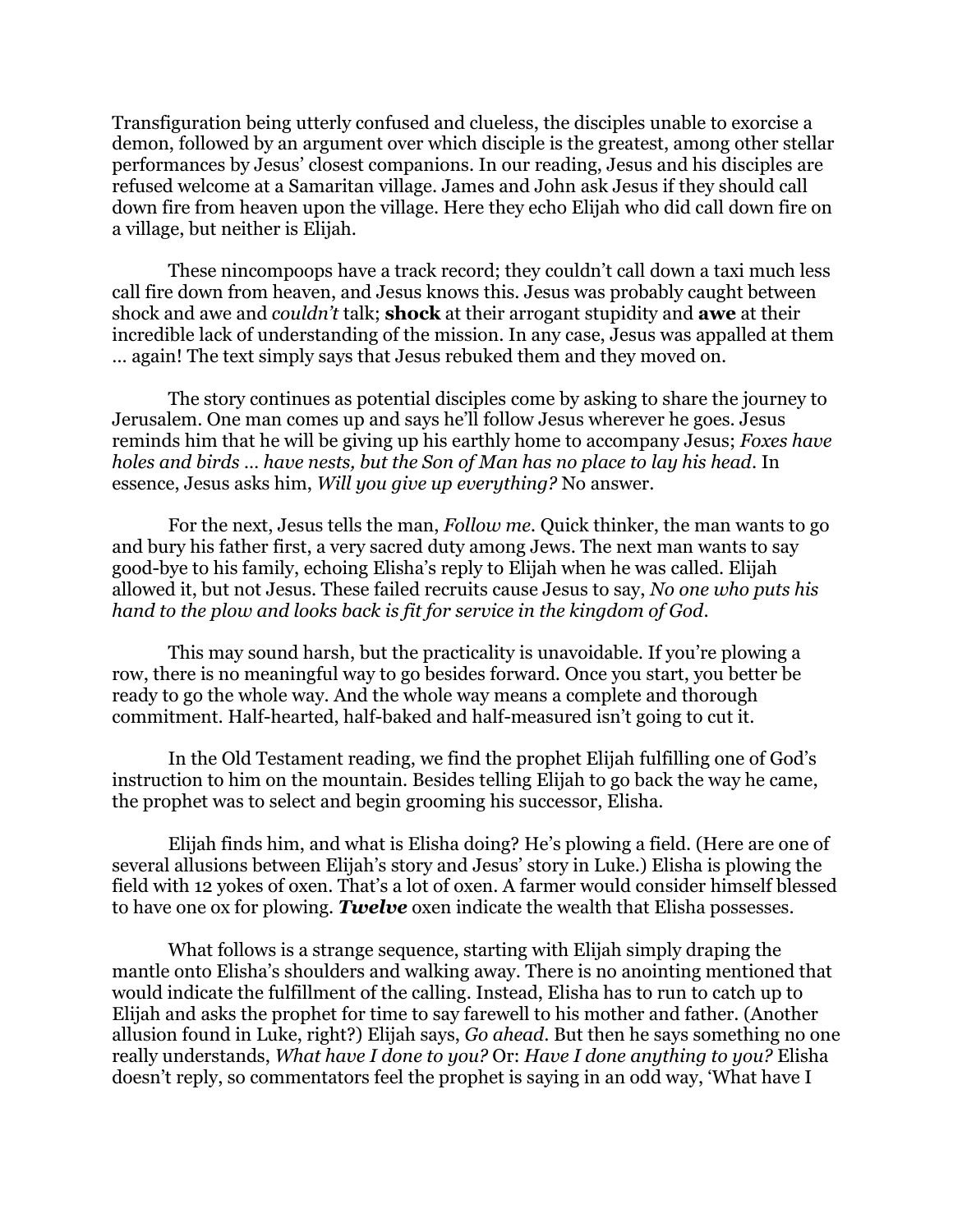done to prevent you (from saying good-bye to your parents)?' Or is Elijah saying, 'Do you know what I have done to you?' as in 'Do you know what you're getting into?'

The lack of verbal reply may be irrelevant after we hear what Elisha does. He slaughters the oxen, uses the plow for firewood and has a huge barbecue. He gives away the food and then he follows Elijah. In a bold, definitive statement, Elisha has acted without words to commit himself to the mission ahead. He has reduced his known life to ashes in order to fully accept the mantle that Elijah has conferred upon him.

Elisha takes the time to do something that Jesus would not allow. Perhaps this is due to the greater sense of urgency for Jesus' mission since Jesus believes the last days are imminent, or perhaps to set Jesus apart as even greater than Elijah the great prophet. In any case, Elisha goes back only to finalize his decision with actions showing that there is no turning back for him. He surrenders his known life, renouncing that life by liquidating it in order to become a servant of God and join the prophet Elijah on God's mission.

You'll be relieved to know that I'm not suggesting that you need to make a similar commitment or take similar actions in order to faithfully follow Jesus Christ. Yet the point is clear that the one who seeks to follow the Lord can expect exceptional demands. The one who chooses to be a disciple of Jesus must (ultimately) leave much of their life behind in one form or another. By choosing Jesus as Lord, there is a choice made against certain things that have been part of our lives, our assumptions, and our expectations. Serving the Lord, we begin to have a new life designed within our faithfulness that won't look much like the former life.

This isn't a great message for Christians in today's church. We're pretty confident that being a follower of Jesus is like an identity quality rather than an identity crisis for who we are, who we have been, and who we are to become. 'Good heavens, who ever thought following Jesus could have such an impact? Or be so demanding? I thought going to church was enough.'

Today's scriptures challenge us to ask ourselves some questions.

What exactly have we turned *away from* in our faith journey? Have we turned away from judgment and condemnation? Have we turned aside from coveting and envy? Have we left behind anger and self-righteousness? Have we gotten past our servility toward the Powers of this world? Have we rejected contentment and complacency? Have we said farewell to fear and defensiveness?

And what have we *turned toward* in our faith commitment? Have we turned toward grace and forgiveness? Have turned to acceptance and welcome of all? Have we moved toward humility and devotion? Have we gone the distance in love and reconciliation? Have we advanced in generosity and sacrifice? Have we heard the call to serve and walked into its challenges?